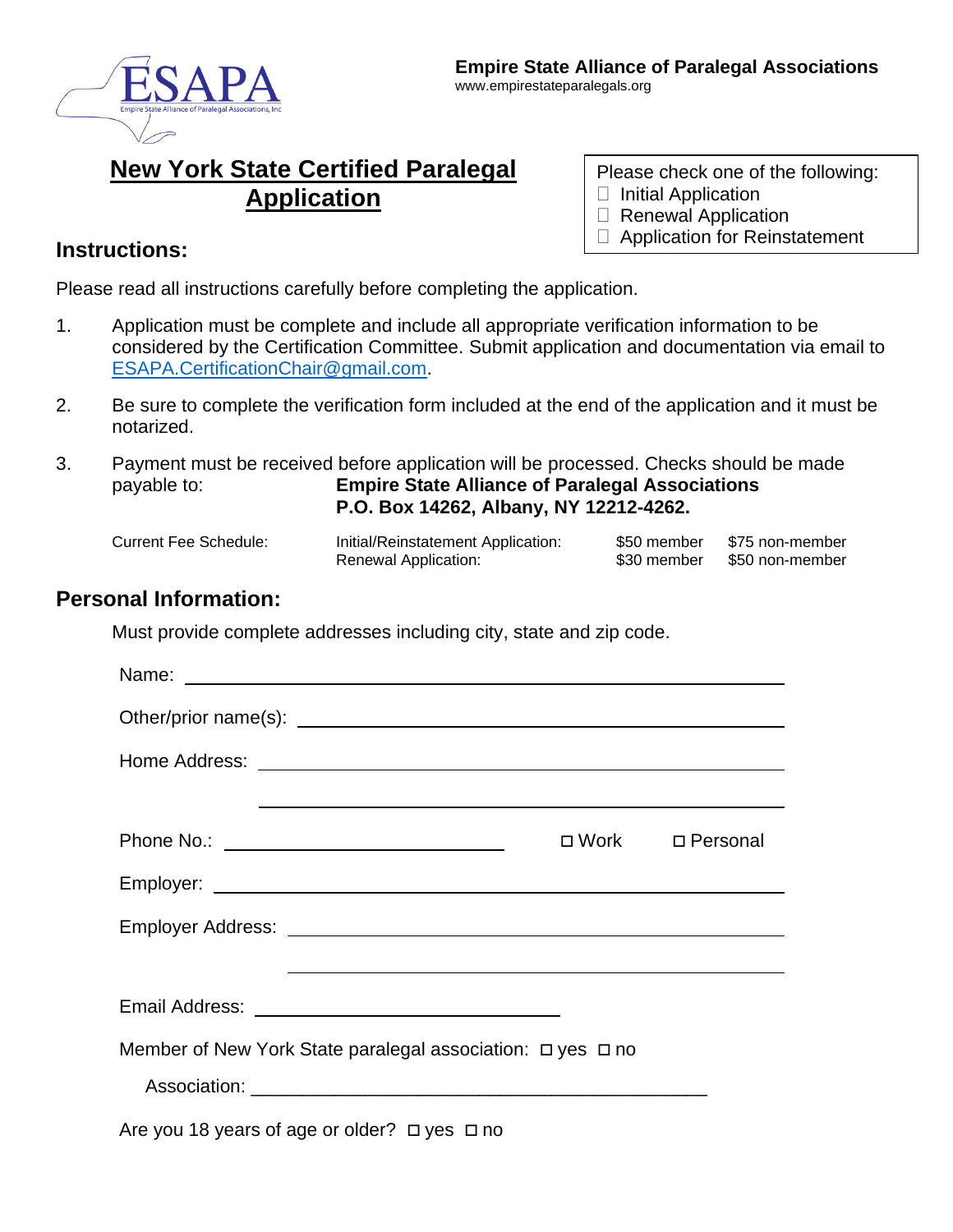## **Qualifying Criteria:**

Indicate the criteria by which you seek certification (please select only one).

- ☐ Have successfully passed the Paralegal Advanced Competency Exam (PACE®) by the National Federation of Paralegal Associations, Inc. **OR** the NALA Certified Paralegal Exam by the National Association of Legal Assistants now known as NALA – The Paralegal Association and such certification *must* be current.
- $\Box$  Associate's degree in paralegal studies from an institutionally accredited school; and six (6) years substantive paralegal experience.
- ☐ Associate's degree in any subject from an institutionally accredited school and a Certificate from a Paralegal Program; and six (6) years substantive paralegal experience.
- ☐ Associate's degree in any subject from an institutionally accredited school; and ten (10) years substantive paralegal experience.
- $\Box$  Bachelor's degree in paralegal studies from an institutionally accredited school and three (3) years substantive paralegal experience.
- ☐ Bachelor's degree in any subject from an institutionally accredited school and a Certificate from a Paralegal Program; and three (3) years substantive paralegal experience.
- ☐ Bachelor's degree in any subject from an institutionally accredited school and six (6) years of substantive paralegal experience.
- $\Box$  A member of the active duty, retired, former military, or the reserve component of any branch of the US Armed Forces, qualified in a military operation specialty with the rank of at least an E6 in a paralegal rate as a Staff Sergeant (Army and Marines), Petty Officer First Class (Navy), Technical Sergeant (Air Force), or higher as a supervisory paralegal within that branch of service and 12 hours of continuing legal education ("CLE"), including 1 CLE hour of ethics, within 2 years preceding the Application.
- ☐ Prior to January 1, 2023, the applicant has received a high school diploma or its equivalent, and has a minimum of 10 years of substantive paralegal experience.

## **Documents Required (must be submitted with application):**

If you are a PACE Registered Paralegal or a NALA Certified Paralegal you *must* include a copy of your current certification document (i.e., copy of Certificate *[if within initial approval period]* or current renewal confirmation letter/e-mail). You need not provide education or work experience documentation.

For education proof you *must* include a copy of any degree earned. A PDF copy of diploma and/or transcript is acceptable.

For work experience you *must* include a completed Attorney Affirmation (form provided) attesting to your substantive paralegal work experience. Multiple affirmations may be required to encompass your years of experience.

For military service, you *must* include a copy of verification of military service (*Form DD-214 or equivalent from appropriate Armed Forces Official on agency letterhead confirming applicant has met the qualifications set forth above*) and CLE Certificates.